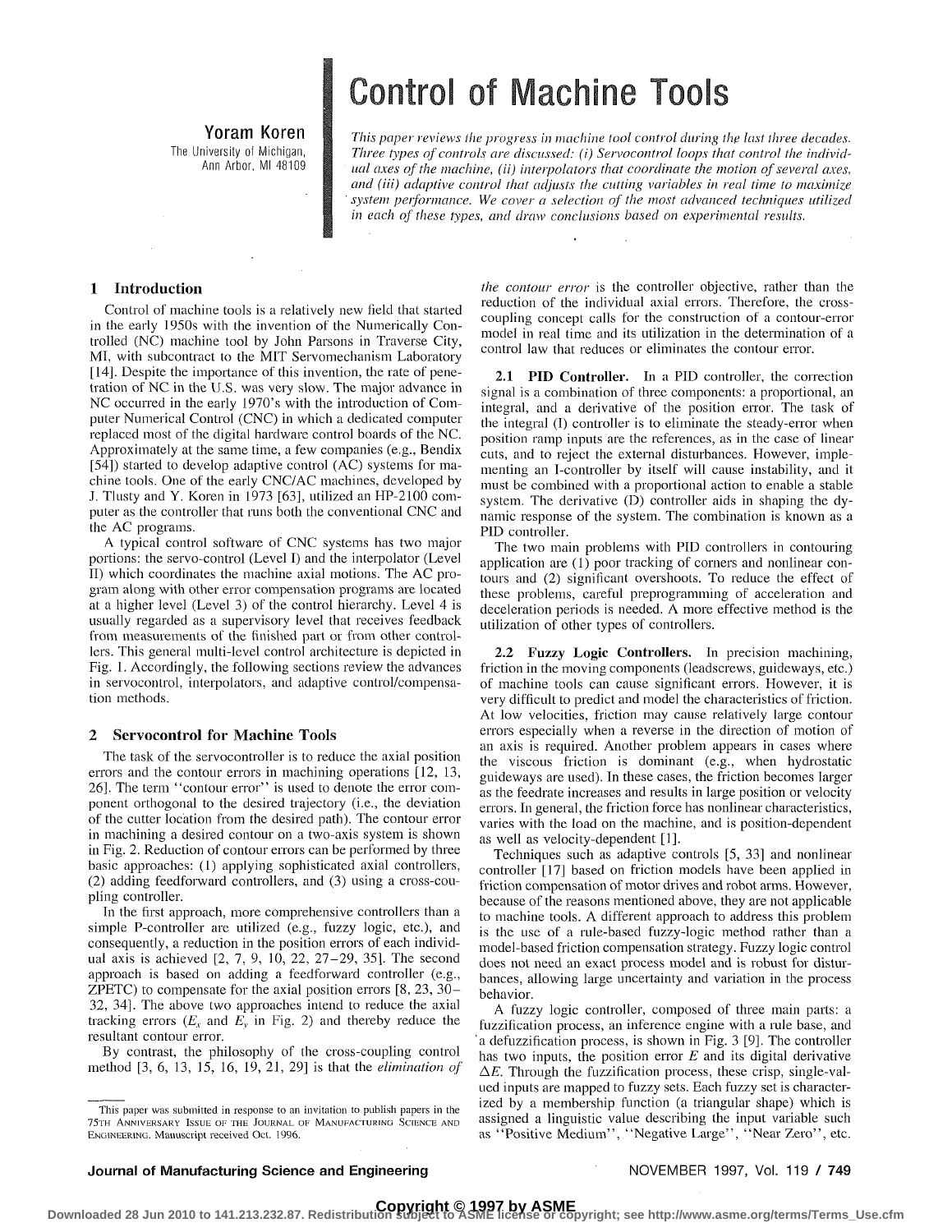

Fig. 1 Hierarchical levels in CNC controllers

In this controller, which is described in detail in [9], each input has seven fuzzy sets that transform the inputs to their fuzzy values. The fuzzy inputs are then transformed to a fuzzy output through fuzzy reasoning process aided by a control rule base. The fuzzy control rules are composed of fuzzy conditional statements and have the form of:

If 
$$
E = A_i
$$
 and  $\Delta E = B_j$  then  $U = C_{ij}$ ,  $i, j = 1, ..., 7$ .

Since there are two fuzzy inputs, each with seven sets, there are altogether 49 control rules that stored in the rule base. Finally, by the defuzzification process, a single-value output  $u_k$ , that drives the corresponding axial motor, is generated. The method was implemented on a machine tool with relatively large friction, and some results are shown at the end of this section.

**2.3 Feedforward Controllers.** To decrease the tracking errors, feedforward controllers might be added to the control loops (Fig. 4). The principle of the design in Fig. 4 is simple: implement in the control computer a transfer function  $G_0^{-1}(z)$ that is the exact inverse of the one of the real control loop,  $G(z)$ , i.e.,  $G_0^{-1}(z)G(z) = 1$ , and then the actual position becomes equal to the required position. This feedforward controller is the inverse of the feedback control loop, which consists of the controller and the drive, and therefore, it becomes more complicated if a more comprehensive controller rather than a PID controller is utilized.

However, if  $G_0^{-1}(z)$  includes unstable poles (i.e., "unacceptable" closed-loop zeros) it cannot be implemented as a feedforward controller and must be modified. The "acceptable" zeros here mean the zeros that are located inside the unit circle and can be taken as the poles in the feedforward controller. Unacceptable zeros are located on or outside the unit circle and cannot be the poles of the feedforward controller since they will cause instability. To address this problem, a feedforward controller entitled "Zero Phase Error Tracking Controller (ZPETC)" was proposed by Tomizuka [31]. The concept of the ZPETC is based on pole/zero cancellation, i.e.,  $G_0^{-1}(z)G(z)$ = 1. The ZPETC controller operates very well in tracking com-



**Fig. 2 Contour error in machining** 

750 / Vol. 119, NOVEMBER 1997 Transactions of the ASME



Fig. 3 Fuzzy logic controller

plex trajectories, but has a poor performance in machining systems with large disturbances, as shown on Section 2.5.

2.4 **Cross-Coupling Controller.** The cross-coupling control (CCC) architecture was first proposed by Koren [13]. The main idea of cross-coupling control is to build in real time a contour error model based on the feedback information from all the axes, to find an optimal compensating law, and then to feed back correction signals to the individual axes. The crosscoupling controller includes two major parts: (1) the contour error model, and (2) a control law. Consequently, the differences between the various CCCs that were proposed by many other researchers who followed the original work are in the contour error model or in the control law [3, 6, 15, 18, 19, 21, 24].

A recent version of the CCC, the variable-gain cross-coupling controller proposed by Koren and Lo [15], demonstrated excellent tracking ability on an experimental system and is summarized below. The contour error model is shown in Fig. 2. We see that the principle of the CCC is to place the tool *P* on the contour at point *A* rather than *R,* as done with feedback and feedforward controllers. The contour error mathematical model is given in the following equations:

$$
\epsilon = -E_x C_x + E_y C_y \tag{1}
$$

where  $C<sub>x</sub>$  and  $C<sub>y</sub>$  are

$$
C_x = f(\sin \theta, E_x, \rho) \tag{2}
$$

$$
C_y = f(\cos \theta, E_y, \rho) \tag{3}
$$

where  $\theta$  is the angle between X-axis and the instantaneous tangent to the desired trajectory and  $\rho$  is the instantaneous radius of curvature (Note that  $\rho =$  constant for a circular contour and  $\rho = \infty$  for a linear contour). The signals  $E_x$  and  $E_y$  are the axial position errors and are measured in real time;  $\theta$  and  $\rho$  are calculated at each sampling period based on the interpolator data.

Based on the above contour error model, a cross-coupling controller with a PID control law  $W(z) = W_P + W_I(T_z/z - 1) + W_D(z)$ *-* 1/T<sub>z</sub>) was implemented on a milling machine and gave error reduction of 5:1 compared with a system with axial controllers. The block diagram of a two-axis cross-coupling control system is shown in Fig. 5. Experimental results are shown below.

2.5 **Experimental Analyses.** The experimental tests were conducted on a 3 HP, 5-axis milling machine, that was interfaced with our computer, which allows us to write our own control software and test it on this real system [16]. The machine has large disturbances due to significant friction in the guides. As can be seen in Fig. 6, the ZPETC method results in the



Fig. 4 Feedforward controller

**Downloaded 28 Jun 2010 to 141.213.232.87. Redistribution subject to ASME license or copyright; see http://www.asme.org/terms/Terms\_Use.cfm**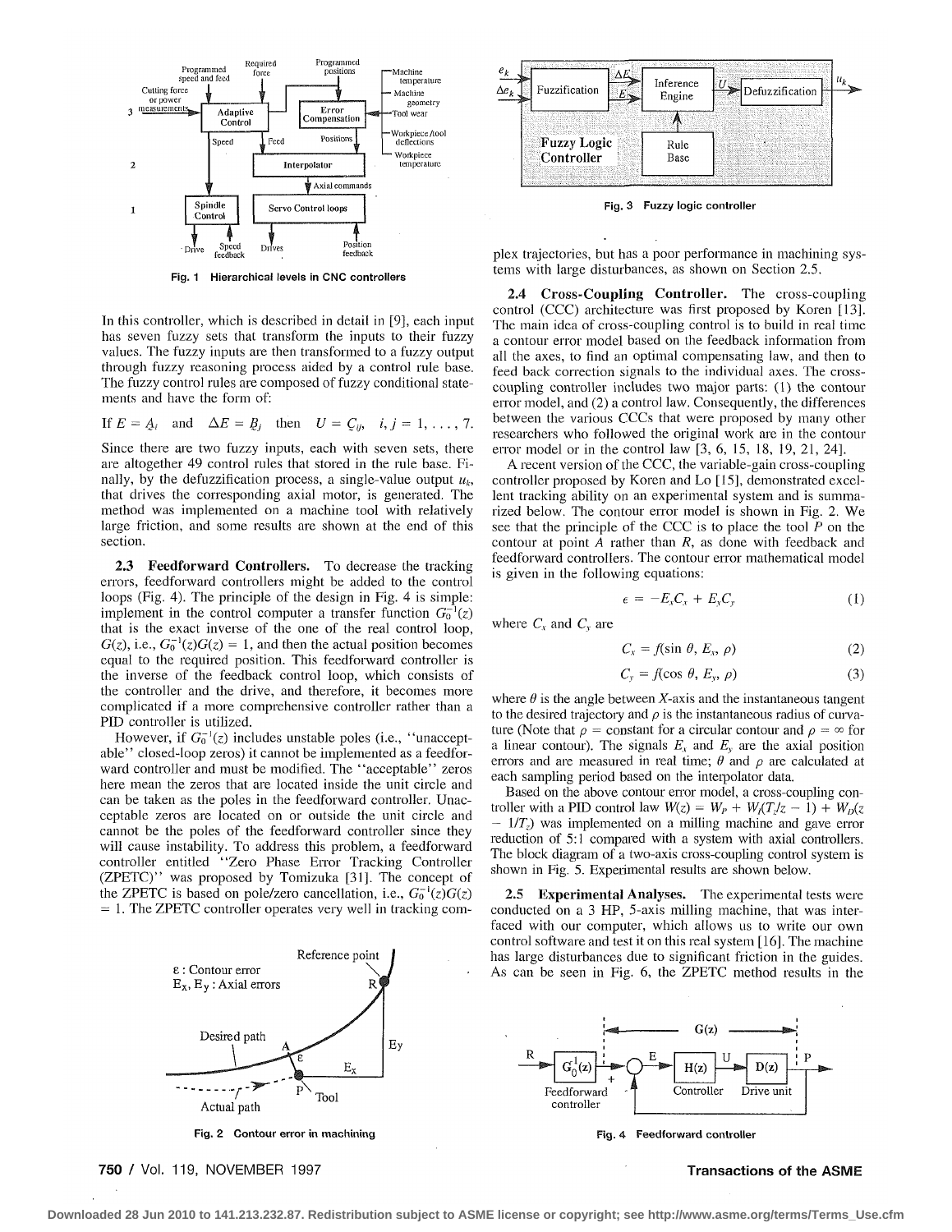

Fig. 5 The cross-coupling controller

worst performance in linear cuts. The ZPETC, as well as the P controller, cannot provide a good disturbance rejection ability. Moreover, the ZPETC results in an additional error due to the modeling error, which doesn't exist with a P controller. As expected, the advantage of the ZPETC is its ability in tracking nonlinear contours such as circles, rather than linear contours. The PID controller, as can be seen in Fig. 6, results in a significant overshoot at the transient state (without programmed acceleration). In addition, it also causes large overshoots at the end of the cuts (for both linear and circular cuts). To remedy this drawback, preprogramming of acceleration and deceleration periods is required, whereas they are not needed with CCC, P, and ZPETC methods. Adding acceleration and deceleration periods, however, increases the cutting time.

Circular motions with high feedrates make the contour error due to trajectory tracking more significant. We demonstrated experimentally'[16] that at high feedrates, the PID controller failed since it cannot provide good tracking. The ZPETC method provides better tracking compared to the P and PID controllers. The CCC is the only method that provides a small contour error under such circumstances. Overall, the CCC method provides the best performance in both linear and circular cuts.

**FLC**—**Experimental Results.** Experimental results comparing contour errors in a circular motion with a 20 mm radius when using PID and fuzzy-logic controllers are shown in Fig. 7 (feedrate 0.96 m/min). The FLC outperformed the PID control. The large contour errors caused by friction at every quarter circle were reduced by a large factor by the FLC. The RMS error was reduced by a factor of 3.5, and the maximum contour error was reduced from 18 to 10 BLUs.



Fig. 6 Experimental results of a straight-line motion for different servocontrollers. [Feedrate = 1.2 m/min (47.2 ipm). Angle between straight line and the  $X$ -axis = 26.6 deg].

## **Journal of Manufacturing Science and Engineering November 1997, Vol. 119 / 751**



Fig. 7 Experimental results comparing the contour errors in a circular cut when applying FLC and PID controllers (radius  $= 20$  mm; feedrate  $=$ 0.96 m/min)

# **3 Interpolators**

A common requirement of all contouring systems (e.g., milling and turning) is to generate coordinated movement of the separately driven axes of motion in order to achieve the desired path of the tool. This involves the generation of signals prescribing the shape of the produced part by interpolators [42, 43]. Interpolation is performed by means of a special routine, located at Level 2 of Fig. 1, which generates command signals for each segment of the produced part based upon the initial and final points and the type of curvature of the segment. Typical interpolators are capable of generating linear, circular, and occasionally parabolic paths. Elliptic interpolation is inapplicable in CNC of machine tools but may be useful in other manufacturing systems such as laser-beam cutters. Recently, interpolators for complexsurfaces have been introduced.

**3.1 Linear and Circular Interpolators.** The linear interpolator is an iterative algorithm that is typically synchronized with the sampling time *T* of the control loop. Typical values of *T* are between 0.1 ms to 10 ms. At each iteration, the reference positions to *X* and *Y* are incremented by  $\Delta X$  and  $\Delta Y$ , respectively, where

$$
\Delta X = TV_x \quad \Delta Y = TV_y \tag{4}
$$

The increments  $\Delta X$  and  $\Delta Y$  are added up to obtain the reference positions. The calculation of the axial velocities  $V_x$  and  $V_y$ is based on the given incremental distances  $L<sub>x</sub>$  and  $L<sub>y</sub>$ , of the segment and the given desired velocity along the machined line, *V:* 

$$
V_x = V \frac{L_x}{L}; \quad V_y = V \frac{L_y}{L}
$$
 (5)

where *L* is the segment length.

Circular interpolation is based on dividing an arc into small angles  $\alpha$  and calculating the minimum angle  $\alpha$  [49]. The minimum  $\alpha$  is the angle that the tool can traverse during one sampling period *T* (typical *Ts* are 0.1 ms to 10 ms), and is given by

$$
\alpha = \frac{VT}{R} \tag{6}
$$

In circular interpolator the tool moves between successive iterations,  $(n - 1)$  and *n*, in short straight lines that their length is *VT.* 

**3.2 Complex-Surface Interpolators.** Integrated Computer-Aided Design/Computer-Aided Manufacturing (CAD/ CAM) systems interfaced with Computer Numerical Controlled (CNC) enable the production of a part surface from geometric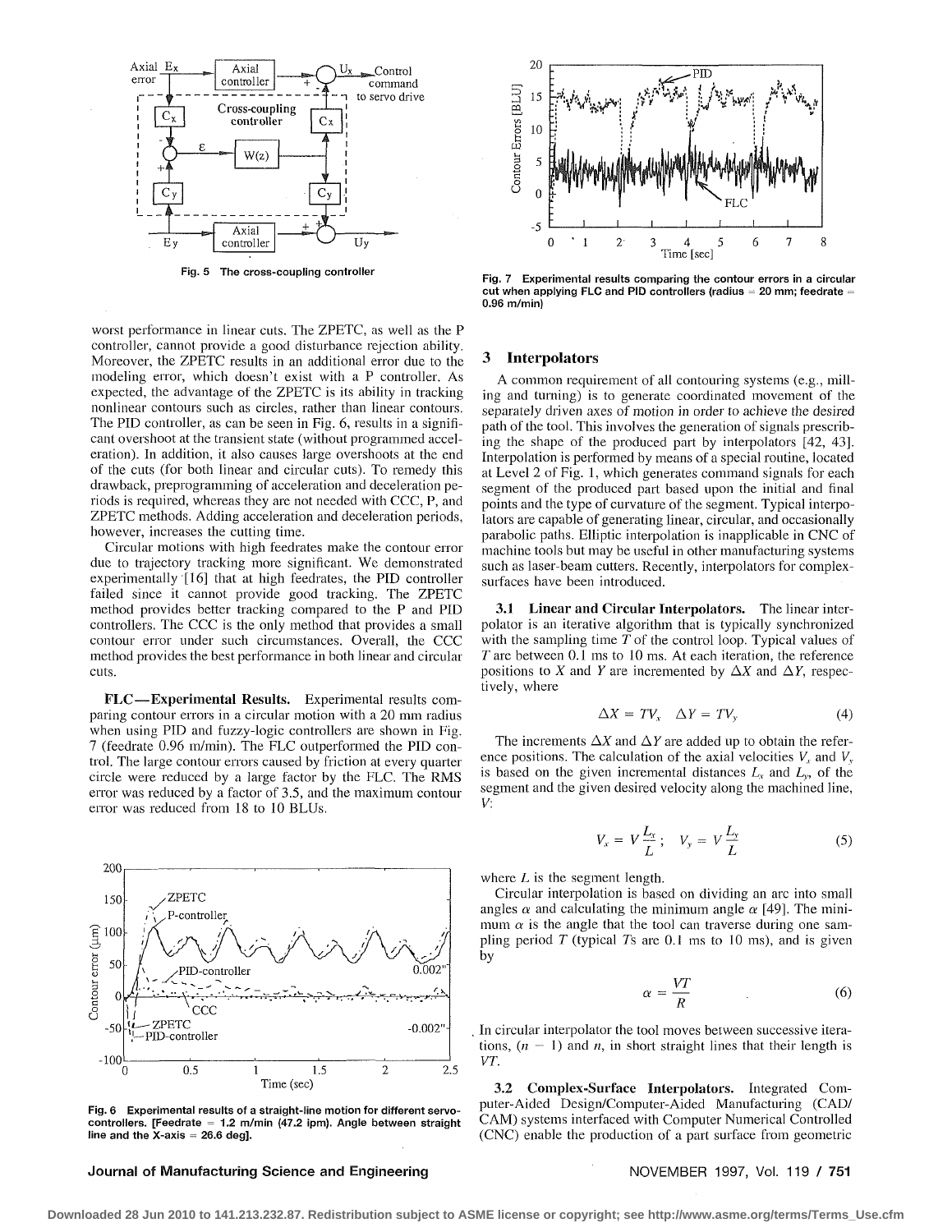models [37, 45, 51]. In this process, the part geometric data have to be transferred from the CAD/CAM to the CNC.

Tn the conventional method, the surface is decomposed by the CAD/CAM system into a sequence of straight lines that approximate the desired part surface with a given tolerance. These straight lines are converted into the cutter location (CL) file. The CL file actually describes the cutter path in a sequence of tool positions. Using the post processor, the CL file is finally converted into g-code straight-line instructions that are downloaded into the CNC system [38, 40, 41, 44]. This approach is utilized since most conventional CNC machine tools provide only linear and circular interpolators, and the linear fitting is the simplest approximation. The drawbacks of this off-line approach are:  $(i)$  it requires acceleration and deceleration steps at each line of the CL file, thereby producing less smooth curves and substantially increasing the cutting time [52], *(ii)* tool orientations in 5-axis machining are interpolated inaccurately that sub-sequentially causes position errors and unsmooth surfaces [46], and *(iii)* the size of the CL file will be very large for complicated parts that causes memory shortage problems and data transmission errors.

**Real-Time Curve Interpolator.** Precision and productivity can be improved by the development of real-time interpolators for multi-axis CNC machine tools [50]. This real-time interpolator, which is contained in Level 2, calculates new commands for the control loops during a short time period (e.g., 1 to 10 ms). The successive commands are calculated during the execution time of the current commands. This approach produces smoother surfaces and requires substantially less machining time compared with the conventional off-line approach.

Figure 8 shows the scheme of a real-time surface interpolator [48]. This real-time interpolator consists of  $(i)$  tool-path planning, *(ii)* trajectory planning, and *(iii)* inverse kinematics. The input to the interpolator is a special g-code (i.e., NC instructions) of either a curve or a surface.

For surface machining, the interpolator begins with tool path planning, which generates curves as tool-paths, and subsequently executes the trajectory planning portion for the interpolation of each curve. When curve machining commands are specified, the interpolator starts with trajectory planning, which generates the cutter position  $(X, Y, Z)$  and orientation  $(O_x, O_y, Q_y)$  $O<sub>7</sub>$  of each interpolation step, for a constant feedrate. For 5axis machines, the interpolator needs an additional portion, the inverse kinematics transformation, to generate the five axial reference positions *(x, y, z, a, b),* which, in turn, are transmitted to controllers for controlling the machine tool. For 3-axis machines, the inverse kinematics transformation is an identity matrix. The calculations for the tool positions orientations and the solution fof the inverse kinematics have been presented in [47].

The proposed real-time surface interpolator generates the tool position and orientation (the latter in five-axis machining) in



Fig. 8 The scheme of the proposed real-time interpolator

**752** / Vol. 119, NOVEMBER 1997 **Transactions of the ASME** 

each sampling period, and sends the reference commands to the machine controller during cutting. Therefore, the proposed interpolator has the following advantages:

- Smoother surfaces and smaller machining time (the intermediate acceleration and deceleration steps are eliminated),
- (ii) More accurate contour in 5-axis machining (achieved by accurately interpolating the tool positions and orientations [46]).
- (iii) Smaller CNC memory is required.

**Experimental** CNC Systems. The surface/curve real-time interpolators were implemented on a 5-axis milling machine controlled by an Intel i486/33 MHz personal computer. In this system, the computation time needed for reading position/velocity feedback from five axes and executing the control algorithms is 1 ms. The computer was programmed to execute two types of interpolators: the conventional one and the curve interpolator described above. Tachometers were used to measure the velocity response in real time. Typical results, depicted in Figs. 9 and 10, show that the real-time curve interpolator reduced the time by a factor of 10:3 and enabled the machine to reach the programmed feedrate of 10 mm/s. The surface achieved by the curve interpolator was much smoother.

# **4 Adaptive Control and Compensation**

As shown in Fig. 1, adaptive control & compensation (Level 3) includes two major functions:

- (i) Enhanced productivity by applying adaptive control techniques such as Adaptive Control Optimization (ACO) and Adaptive Control Constraints (ACC). The adaptation strategy is used to vary the machining variables in real time as cutting progresses.
- (ii) Enhanced part precision by applying real-time geometric error compensation techniques such as Geometric Adaptive Compensation (GAC) [62] for imprecision caused by the varying machine temperature, imprecise machine geometry, tool wear, etc. (see Fig. 1). The compensation strategy modifies the geometric data supplied by the part program (e.g., varies the depth of cut).

ACO refers to systems in which a given performance index (usually an economic function) is extremized subject to process and system constraints. With ACC, the machining variables are maximized within a prescribed region bounded by process and system constraints, such as maximum force or power. ACC systems, however, do not use a performance index and their operating point is always on the constraints. In GACs the part quality is maintained in real time by compensating for the machine tool temperature as well as for the deflection and wear of cutting tools. The purpose of the compensation may be to improve the part dimension precision or the surface finish. By their definitions ACC systems usually applied in rough cutting and GAC systems in finish operations.

**4.1 Adaptive Control Optimization.** Although there has been considerable research on the development of ACO systems, few, if any, of these systems are used in practice. The most-known research for ACO systems for milling (turning is a similar problem) was conducted at Bendix during the years 1962 through 1964 under the technical supervision of the U.S. Air Force [54]. Despite the considerable resources spent on the Bendix project, it was not commercially accepted. The main problem with the Bendix system and such other systems is that they require on-line measurement of tool wear in production environment [56, 61, 65].

So far there have been no industrially acceptable methods developed for the direct measurement of tool wear. Indirect measurement assumes that tool wear is proportional to other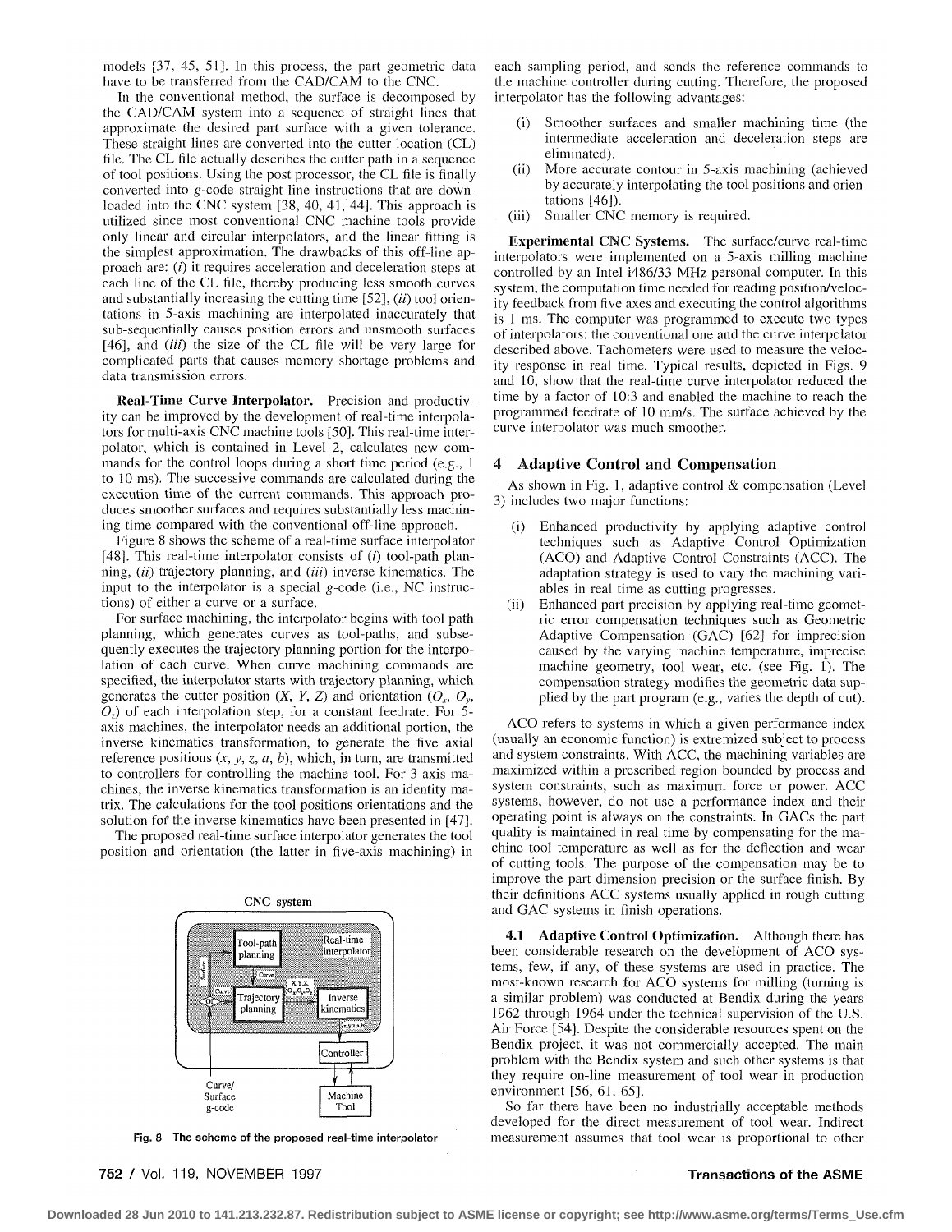

Fig. 9 Measured feedrate—the off-line approach and 92-line approximation

measurable variables such as cutting forces and temperatures [67]. The drawback of using these indirect measurements is that variations in their values can be caused by process variations other than tool wear, such as workpiece hardness or cutting conditions, thus making it difficult to identify the tool wear effect from the effect of the other parameter variations on the measurements. Therefore, ACO systems have been employed only on grinding machines [53] where tool wear measurements are not required.

**4.1 Adaptive Control Constraints.** The objective of most ACC types of systems is to increase the material removal rate (MRR) during rough cutting operations. This is achieved by maximizing one or more machining variables within a prescribed region bounded by process and system constraints [64]. The most commonly used constraints in ACC systems are the cutting force, the machining power, and the cutting torque [57]. The operating parameters are usually the feedrate velocity *V* (in millimeters per minute or inches per minute) and the spindle speed *N* (in revolutions per minute). One useful approach, for example, is to maximize the machining feedrate while maintaining a constant load on the cutter, despite variations in width and depth of the cut [55]. Such ACC system must therefore continuously check the radial cutting force and the cutting torque on the cutter, and vary the feedrate so as to keep both these variables below the permissible limit [39].

A typical computerized ACC system, which applies the concepts introduced in this section, is described for turning on a CNC lathe with a constant cutting force constraint [59]. The ACC system is basically a feedback loop where the feed adapts itself to the actual cutting force and varies according to changes



in work conditions as cutting proceeds. The actual main cutting force *F* is sampled every *T* seconds (typically  $T = 0.1$  s). The actual force representation *Fc* is immediately compared in the computer with a predetermined allowable reference force *F<sup>r</sup> .*  The difference between  $F_r$ , and  $F_c$ , which is the force error  $E$  $(E = F_r - F_c)$  is used as the input to the AC controller. The latter sends a correction signal to the interpolator routine (Level 2), which, in turn, produces the feedrate command signal. A positive error increases the feedrate and consequently increases the actual force, thereby decreasing the error *E,* and vice versa.

This strategy has been implemented on a high power CNC lathe [59]; A typical result for  $K_c = 0.5$  is shown in Fig. 11. The feed before engagement was selected as 0.5 mm/r. At the start of cutting, the feed is automatically reduced to approximately 0.25 mm/r. The depth of cut is increased by increments of 2 mm, and each time, after a small transient, the force reaches the preselected reference value of  $F_r = 1500$  N, and the corresponding feed is decreased.

If the gain *Kc* is not properly adjusted, the ACC system becomes unstable when wide variations in width or depth of cut are needed. To remedy this situation, a system that utilizes a variable-gain *Kc* may be employed. The objective of the variable-gain adaptive control algorithm is to maintain a constant open-loop gain despite variations in the cutting parameters [58, 60]. This system was successfully used in production environment.

**4.3 Geometric Adaptive Compensation.** The objectives of GAC are to achieve (1) the required dimensional accuracy and (2) a consistency of surface finish of machined parts. When large workpieces are machined, the dimension accuracy is mainly affected by the variations in the machine tool temperature (see article by Jun Ni in this issue). Both the dimensional accuracy and the surface finish are affected by the flank wear of the tools which deteriorate during cutting. The wear variable cannot be measured in real time; neither can it be accurately predicted from off-line tool testing. Therefore, the GAC approach usually taken is that the tool is assumed to worn out when the above criteria, (1) or (2), are no longer at acceptable values. This method has been found to correlate well in practice with actual tool deterioration [66].



**Journal of Manufacturing Science and Engineering NOVEMBER 1997, Vol. 119 / 753** 

**Downloaded 28 Jun 2010 to 141.213.232.87. Redistribution subject to ASME license or copyright; see http://www.asme.org/terms/Terms\_Use.cfm**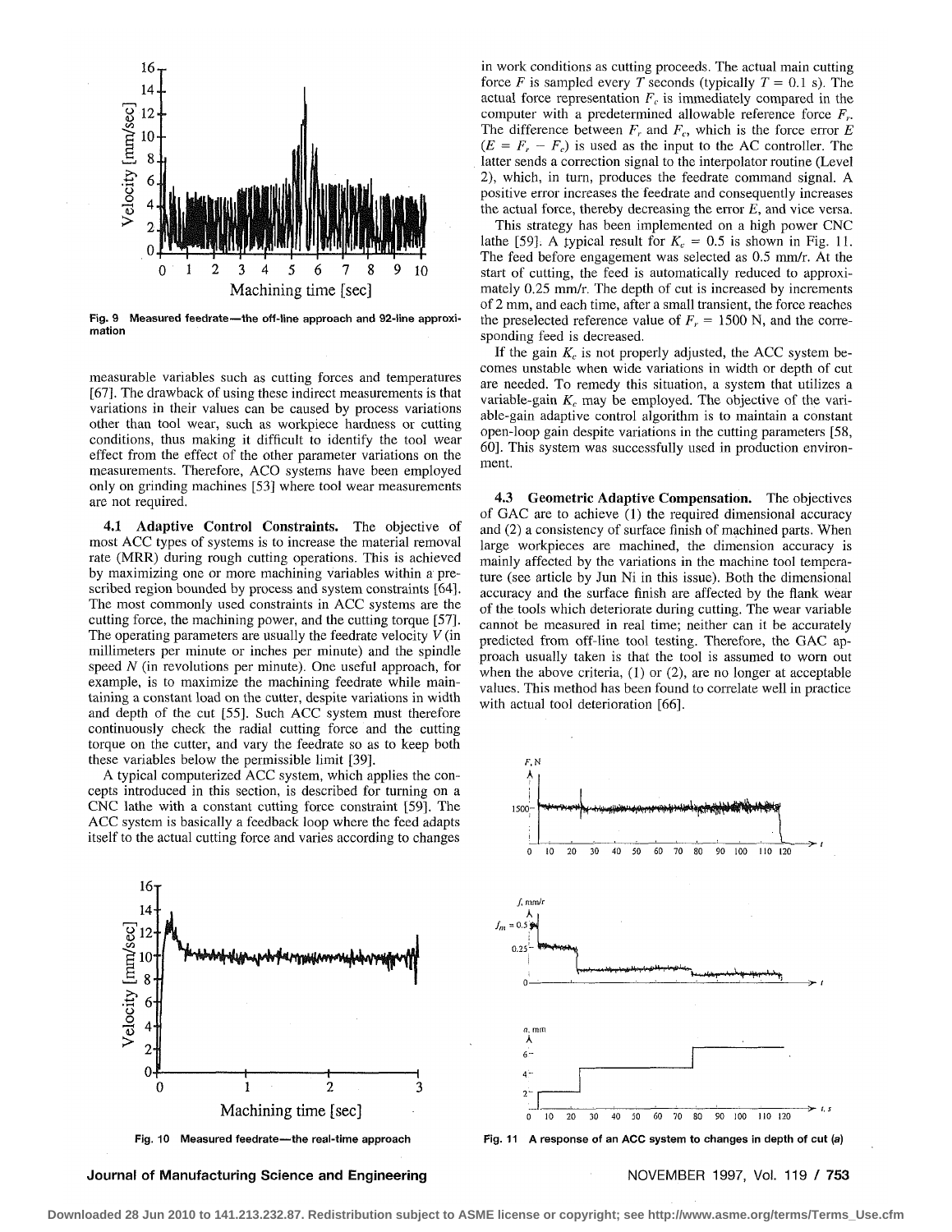# 5 **Conclusions**

This paper reviewed the progress in machine tool control since the invention of the NC in the mid 1950s. The ASME Journal of Engineering for Industry played a major role in reporting research advances in this field over the last three decades.

# **6 References**

### *6.1 Servocontrol*

1 Armstrong, B., *Control of Machines With Friction,* Academic Press, 1991. Bin, H. Z., Yamazaki, K., and DeVries, M. F., "A Microprocessor-Based Control Scheme for the Improvement of Contouring Accuracy," *Annals of the CIRP,* Vol. 32/1/83, 1983, pp. 275-279;

Burhoe, J. C., and Nwokah, O. D., "Multivariable Control of a Biaxial Machine Tool," *Proc. of the Symposium on Dynamic Systems, Measurement, and Con-*

*trol,* ASME Winter Annual Meeting, San Francisco, CA, Dec. 1989, pp. 1-6. 4 Canudas, C, Astrom, K. J., and Braun, K., "Adaptive Friction Compensation in DC Motor Drives," *Proc. IEEE Int. Conf. on Robotics and Automation,*  San Frasisico, Apr. 1986, pp. 1556-1561.

5 Canudas, C, and Seront, V., "Robust Adaptive Friction Compensation," *Proc. of the 1990 IEEE Int. Conf. on Robotics and Automation,* 1990, pp. 1383- 1388, Cincinnati, OH.

6 Chuang, H. Y., and Liu, C. H., "Cross-Coupled Adaptive Feedrate Control for Multiaxis Machine Tools," ASME *Journal of Dynamic Systems, Measurement* 

*and Control,* Vol. 113, Sept. 1991, pp. 451-457. 7 Doraiswami, R., and Gulliver, A., "A Control Strategy for Computer Numerical Control Machine Exhibiting Precision and Rapidity," ASME *Journal* 

of Dynamic Systems, Measurement and Control, Vol. 106, 1984, pp. 56–62.<br>8 Haack, B., and Tomizuka, M., "The Effect of Adding Zeros to Feedfor-<br>ward Controllers," ASME Journal of Dynamic Systems, Measurement, and Con*trol,* Vol. 113, Mar. 1991, pp. 6-10,

9 Jee, S., and Koren, Y., 1996, "Fuzzy Logic Controller for Friction Com-pensation in Feed Drives," ASME JOURNAL OF ENGINEERING FOR INDUSTRY.

10 Johnson, W. C, Shrinivasan, K., and Kulkarni, P., "Digital Control Algo-

rithms for Electrical Machine Tool Feed Drives," *Proc. of the 12th N. American Mfg. Research Conf.* Hougton, MI, 1984, pp. 447-453. 11 Koren, Y., Shani, A., and Ben-Uri, J., "Numerical Control of a Lathe," IEEE *Trans. Inch Gen. Appl,* vol. 6, no. 2, pp. 175-179, Mar. 1970.

12 Koren, Y., "Design of Computer Control for Manufacturing Systems," ASME JOURNAL OF ENGINEERING FOR INDUSTRY, Vol. 101, No. 3, Aug. 1979, pp. 326-332.

13 Koren, Y., "Cross-Coupled Biaxial Computer Control for Manufacturing Systems," ASME *Journal of Dynamic Systems, Measurement and Control,* Vol. 102, No. 4, Dec. 1980, pp. 265-272.

14 Koren, Y., 1983, *Computer Control of Manufacturing Systems,* McGraw-Hill, New York.

15 Koren, Y., and Lo, C. C, "Variable-Gain Cross-Coupling Controller for Contouring," *Annals of the CIRP,* Vol. 43/1, Aug., 1991, pp. 371-374.

16 Koren, Y., and Lo, C. C., "Advanced Controllers for Feed Drives," Annals *of the CIRP,* Vol. 44/2, Aug., 1992, pp. 689-698.

17 Kubo, T., Anwar, G., and Tomizuka, M., "Application of Nonlinear Friction Compensation to Robot Arm," *Proc. of the 1986 IEEE Int. Conf. on Robotics and Automation,* 1986, pp. 722-727, San Francisco, CA.

18 Kulkarni, P. K., and Srinivasan, K., 1989, "Optimal Contouring Control of Multi-Axis Drive Servomechanisms," ASME JOURNAL OF ENGINEERING FOR INDUSTRY, Vol. Ill , May, 1989, pp. 140-148.

19 Kulkarni, P. K., and Srinivasan, K., 1990, "Cross-Coupled Control of Biaxial Feed Drive Servomechanisms," ASME *Journal of Dynamic Systems,* 

*Measurement and Control, Vol. 112, No. 2, June, 1990, pp. 225-232.*<br>20 Lee, C.-C., "Fuzzy Logic in Control Systems: Fuzzy Logic Controller— Part I and II," IEEE *Transactions on System, Man, and Cybernetics,* Vol. 20, No. 2, 1990, pp. 404-435.

21 Liu, C. H., and Chan, W. M., "Microprocessor-Based Cross-Coupled Biaxial Controller for A Two-Axis Positioning System," IEEE Transactions, *Jour-*

*nal of Industrial Electronics and Control Instrumentation,* 1985, pp. 327-332. 22 Makino, H., and Ohde, T., ' 'Motion Control of the Direct Drive Actuator," *Annals of the CIRP,* Vol. 40/1/1991, 1991, pp. 375-378.

23 Masory, O., "The Effect of a Velocity Feed Forward Loop on Contour Accuracy," *Proceedings of 7th International Motor Conference,* Oct., 1985, pp. 418-428.

24 Masory, O., and Wang, J., "Improving Contouring System Accuracy by

Two-stage Actuation," 1991, *NAMRC Proceedings.*  25 Pak, A., "Adaptive Matching Controllers for Feed Drive Systems," ASME *Journal of Dynamic Systems, Measurement and Control,* Vol. 113, June, 1991, pp. 316-320.

26 Poo, A., Bollinger, J. G., and Younkin, W., "Dynamic Errors in Type 1 Contouring Systems," IEEE *Transaction on Industrial Applications,* Vol. IA-8, No. 4, 1972, pp. 477-484.

27 Pritschow, G., and Philipp, W.,' 'Direct Drives for High-Dynamic Machine Tool Axes," *Annals of the CIRP,* Vol. 39/1/1990, 1990, pp. 413-416.

28 Schepper, F., and Yamazaki, K., "Application of ASIC-Techonology to Mechatronics Control: Development of the Flexible Servo Peripheral Chip," *Annals of the CIRP,* Vol. 37/1, 1988, pp. 389-392.

29 Schepper, F., and Yamazaki, K., "Development of an ASIC Performing High Speed Current Loop Processing of Servo Motor Control for Mechatronics<br>Applications," *Annals of the CIRP*, Vol. 38/1, 1989, pp. 355–358.<br>30 Tsao, T. C., and Tomizuka, M., "Adaptive Zero Phase Error Tracking

Algorithm for Digital Control," ASME *Journal of Dynamic Systems, Measurement and Control,* Vol. 109, Dec. 1987, pp. 349-354.

31 Tomizuka, M., "Zero Phase Error Tracking Algorithm for Digital Con-trol," ASME *Journal of Dynamic Systems, Measurement, and Control,* Vol. 109, March, 1987, pp. 65-68.

32 Torfs, D., De Schutter, J., and Swevers, J., "Extended Bandwidth Zero Phase Error Tracking Control of Non-Minimal Phase Systems," ASME *Journal of Dynamic Systems, Measurement and Control,* Vol. 114, Sept. 1992.

33 Walrath, C. D., "Adaptive Bearing Friction Compensation Based on Recent Knowledge of Dynamic Friction," *Automatica,* Vol. 20, No. 6, 1984, pp.

717–727.<br>
34 Weck, M., and Ye, G., "Sharp Corner Tracking Using the IKF Control<br>
Strategy," Annals of the CIRP, Vol. 39/1/1990, 1990, pp. 437–441.<br>
35 Yamazaki, K., "Development of Flexible Actuator Controller for Advanced pp. 285-288.

## *6.2 Interpolators*

36 Chou, J., and Yang, D., "On the Generation of Coordinated Motion of Five-Axis CNC/CMM Machines," JOURNAL OF ENGINEERING FOR INDUSTRY, Vol. 114, 1992, pp. 15-22.

37 Hanada, T., Bandyopadhyay, B. P., and Hoshi, T., "Development of A CAD/CAM System for Rapid Prototyping," *ASME PED-Vol. 64, Mfg. Science andEng.,* 1993, pp. 101-108.

38 Hwang, J., "Interference-Free Tool-Path Generation in the NC Machining of Parametric Compound Surfaces," *CAD* Vol. 24, no. 12, Dec, 1992, pp. 667- 677.

39 Jensen, C, and Anderson, D., "Accurate Tool Placement and Orientation for Finish Surface Machining," *ASME Winter Annals Meeting,* 1992, pp. 127- 145.

40 Kawabe, S., Kimura, F., and Sata, T., 1981, "Generation of NC Commands for Sculptureed Surface Machining form 3-Coordinate Measuring Data," *CIRP* 

*Ann.,* Vol. 30, 1981, pp. 369-372. 41 Koren, Y., Lo, C. C, and Shpitalni, M., 1993, "CNC Interpolators: Algorithm and Analysis," PED-Vol. 64, *ASME Winter Annual Meeting,* 1993, pp. 83 - 92.

42 Koren, Y., 1975, "Interpolator for a CNC System," *IEEE Trans. Comp.,*  Vol. C-25, No. 1, Jan. pp. 32-37.

43 Koren, Y., and Masory, O., "Reference-Pulses Circular Interpolators for CNC Systems," ASME JOURNAL OF ENGINEERING FOR INDUSTRY, Vol. 103, No. 1, Feb., 1981, pp. 131-136.

44 Kota, K., Oshima, M., and Maruyama, H., "The DDI-CNC for Machining Sculptured Surfaces," *IEEE Conference on IECON,* 1984, pp. 551-555, New Jersey.

45 Lee, Y., and Chang, T., "CASCAM-An Automated System for Sculptured Surface Cavity Machining," *Computers in Industry,* Vol. 16, 1991, pp. 321-342.

46 Lin, R. S., and Koren, Y., "Real-Time Five-Axis Interpolator for Machining Ruled Surfaces," ASME Winter Annual Meeting, Nov., DSC-Vol. 55-2, 1994, pp. 951-960.

47 Lin, R. S., and Koren, Y., "Real-Time Interpolator for 5-Axis Surface Machining," *The 3rd International Conference on Automation Technology,* Taipei, July, 1994, pp. 107-113.

48 Lin, R. S., and Koren, Y., 1996, "Efficient Tool-Path Planning," ASME

JOURNAL OF ENGINEERING FOR INDUSTRY, New paper in ASME. 49 Masory, O., and Koren, Y., "Reference-Word Circular Interpolators for CNC Systems," ASME JOURNAL OF ENGINEERING FOR INDUSTRY, Vol. 104, Nov. 1982.

50 Shpitalni, M., Koren, Y., and Lo, C, "Real-Time Curve Interpolators," *Computer-Aided Design,* Vol. 26, Nov. 1994, pp. 832-838.

51 Tseng, A., Kolluri, S., and Radhakrish-nan, P., "A CNC Machining System for Education," *J. of Manufacturing System,* Vol. 8, No. 3, 1990, pp. 207- 214.

52 Vickers, G. W., and Quan, K. W., "Ball-Mills Versus End-Mills for Curved Surface Machining," ASME JOURNAL OF ENGINEERING FOR INDUSTRY, Vol. 111, Feb. 1989, pp. 22-26.

## *6.3 Adaptive Control*

53 Amitay, G., Malkin, S., and Koren, Y., "Adaptive Control Optimization of Grinding," ASME JOURNAL OF ENGINEERING FOR INDUSTRY, 103 (1), 1981, pp. 102-111.

54 Centner, R., 1964, "Final Report on Development of Adaptive Control Techniques for a Numerically Controlled Milling Machine," *Technical Documentary'Report ML-TDR-64-279.* 

55 Koren, Y., and Masory, O., "Adaptive Control With Process Estimation," *Annals of the CIRP,* 30 (1), 1981, pp. 373-376.

56 Koren, Y., "Adaptive Control Systems for Machining," *Manufacturing* 

Review, Vol. 2, No. 1, March, 1989, pp. 6–15.<br>57 Lauderbaugh, L. K., and Ulsoy, A. G., "Model Reference Adaptive Force<br>Control in Milling," *Modeling, Sensing, and Control of Mfg. Systems*, PED— Vol. 23, DSC—Vol. 4, ASME, 1986, pp. 165-180.

754 / Vol. 119, NOVEMBER 1997 **Transactions of the ASME**